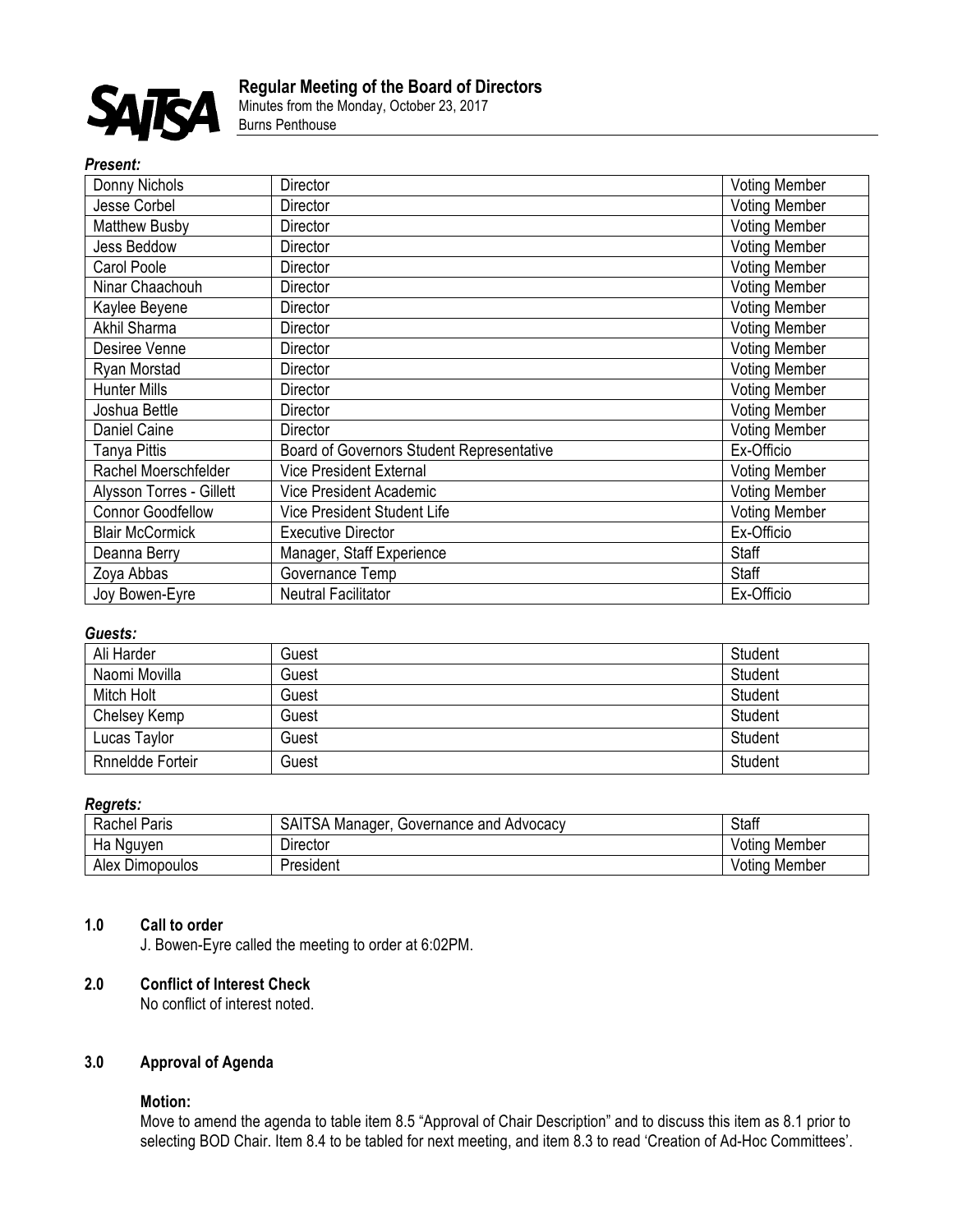Carol, Jess, Ninar arrived at 6:04pm

**Motion:**

Moved to add in camera prior to 9.1

**Motion:**

Move to approval amended agenda

**C. Goodfellow / R. Moerschfelder**

**A.Gillett / C. Goodfellow Motion carried**

#### **4.0 Adoption of Minutes**

#### **Motion:**

Move to approve the BOD Meeting minutes from the  $11<sup>th</sup>$  of September.

**J. Beddow/ D. Nichols Motion carried**

### **5.0 Individual Reports**

A. Dimopoulos, R. Moerschfelder, A. Torres-Gillett, C. Goodfellow, T. Pittis and B. McCormick provided a verbal report to the Board. The written reports that were submitted have been circulated.

### **6.0 Committee Presentations**

### **6.1 Finance Committee, B. McCormick**

Blair presented the purpose of the finance committee. This committee reviews quarterly financials, approves budget, and approves audited finances.

### **6.2 Governance Committee, T. Pittis**

Tanya presented the purpose of the governance committee. This committee reviews policy and bylaws, requests and review governing documents, provided EC and Board with suggestions and feedbacks.

### **6.2 Campus Life Committee, C. Goodfellow**

Connor presented the purpose of the campus life committee. This committee looks at making improvements for student life.

#### **6.3 Student Space Expansion Advisory Committee, B. McComick**

Blair presented the purpose of the SSEAC. This committee focuses on what students want to see in new building and how to communicate the development and plans to student. They will also provide advice to SAITSA on student space.

### **Motion**

Move to take a 5 min recess.

### **Motion**

Move to go in camera Staff and Guests left, Blair remained

**A.Gillett / C. Goodfellow Motion Carried**

**D. Nichols/J. Bettle Motion Carried**

# **7.0 Action Items**

### **8.0 Business Items**

### **8.1 Approval of Chair Description (Everyone)**

This item was amended to be a discussion item. Tanya presented the chair role as developed by the Governance **Committee**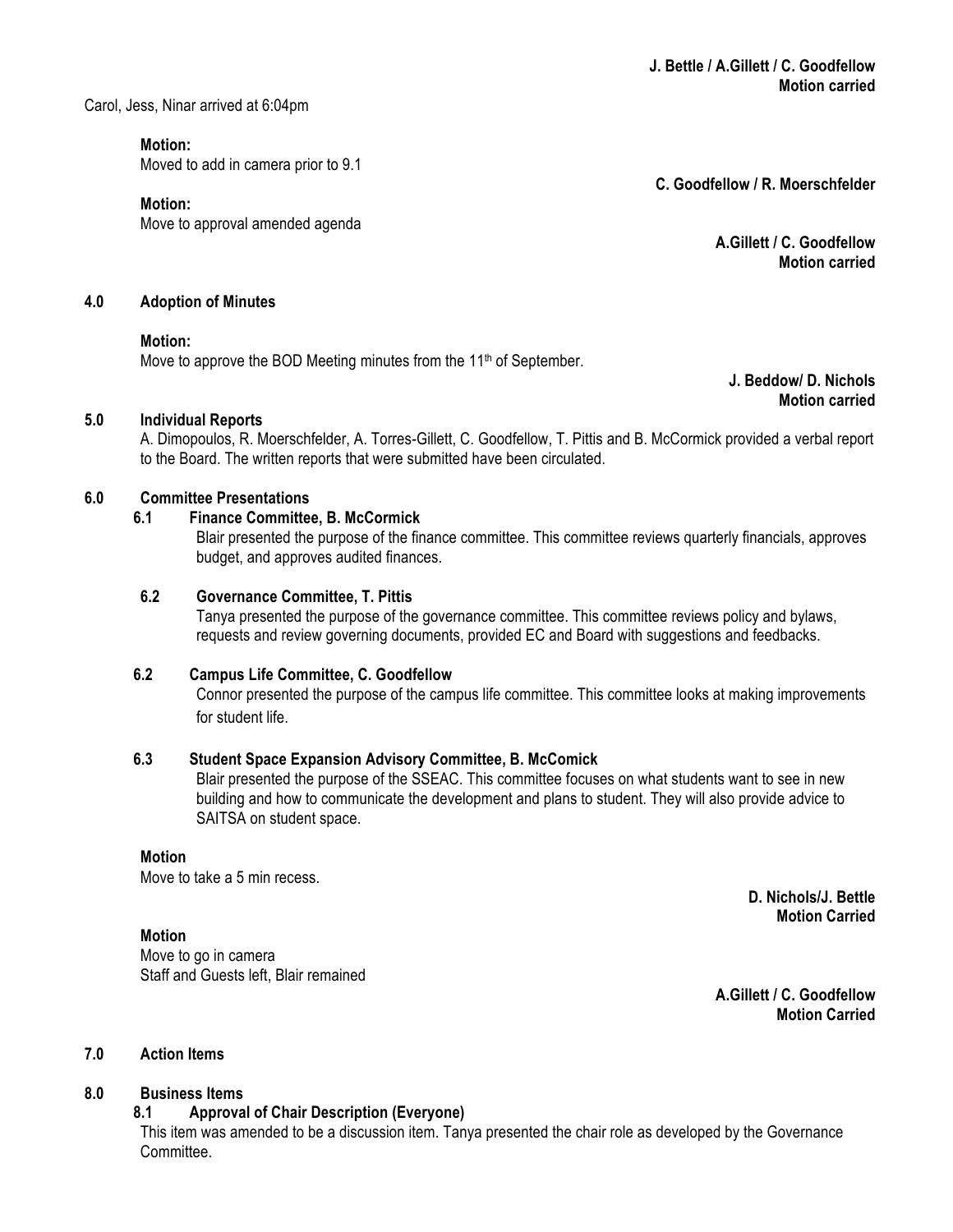#### **Motion:**

Move to table item until the next meeting. Approval will be in December meeting for Board Director. Election for both roles will take place today.

**D. Nichols/J. Bettle**

#### **Motion**

Create action item for Governance Committee to create both chair and vice chair job description for December's meeting.

> **A.Gillett/ D. Nichols Motion rescinded**

# **8.2 Chair Selection**

Connor leaves the meeting at 7:26pm

Jesse to nominate Josh for Chair, Josh accepted Ryan nominated Jesse for Chair, Jesse rejected Hunter nominated Donny for Chair, Donny rejected Donny nominated Jess for Chair, Jess accepted Aly nominated Hunter for Chair, Hunter rejected

The candidates presented to the BOD.

### **Motion**

Move to go in camera. The Candidates and guests left along with Carol.

#### **Motion**

Move to go out of camera and to vote by secret ballot with the ballots destroyed by fire.

The BOD voted by secret ballot, Carol abstained due to conflict of interest**.**  Josh Bettle was elected BOD Chair.

### **8.3 Vice – Chair Selection (Everyone)**

Akhil nominate Donny for Vice -Chair, Donny accepted. Racheal nominate Jesse C for Vice -Chair, Jesse accepted. Jess nominated herself for Vice -Chair, Jess accepted. The candidates presented to the BOD

#### **Motion**

Move to go in camera. The Candidates and guests left along with Carol.

**Motion**  Move to go out of camera. **A.Gillett /D. Nichols Motion carried**

**A.Gillett/A. Sharma Motion carried** 

**R. Moerschfelder / A. Sharma Motion carried**

> **N. Chaachouh/A. Sharma Motion carried**